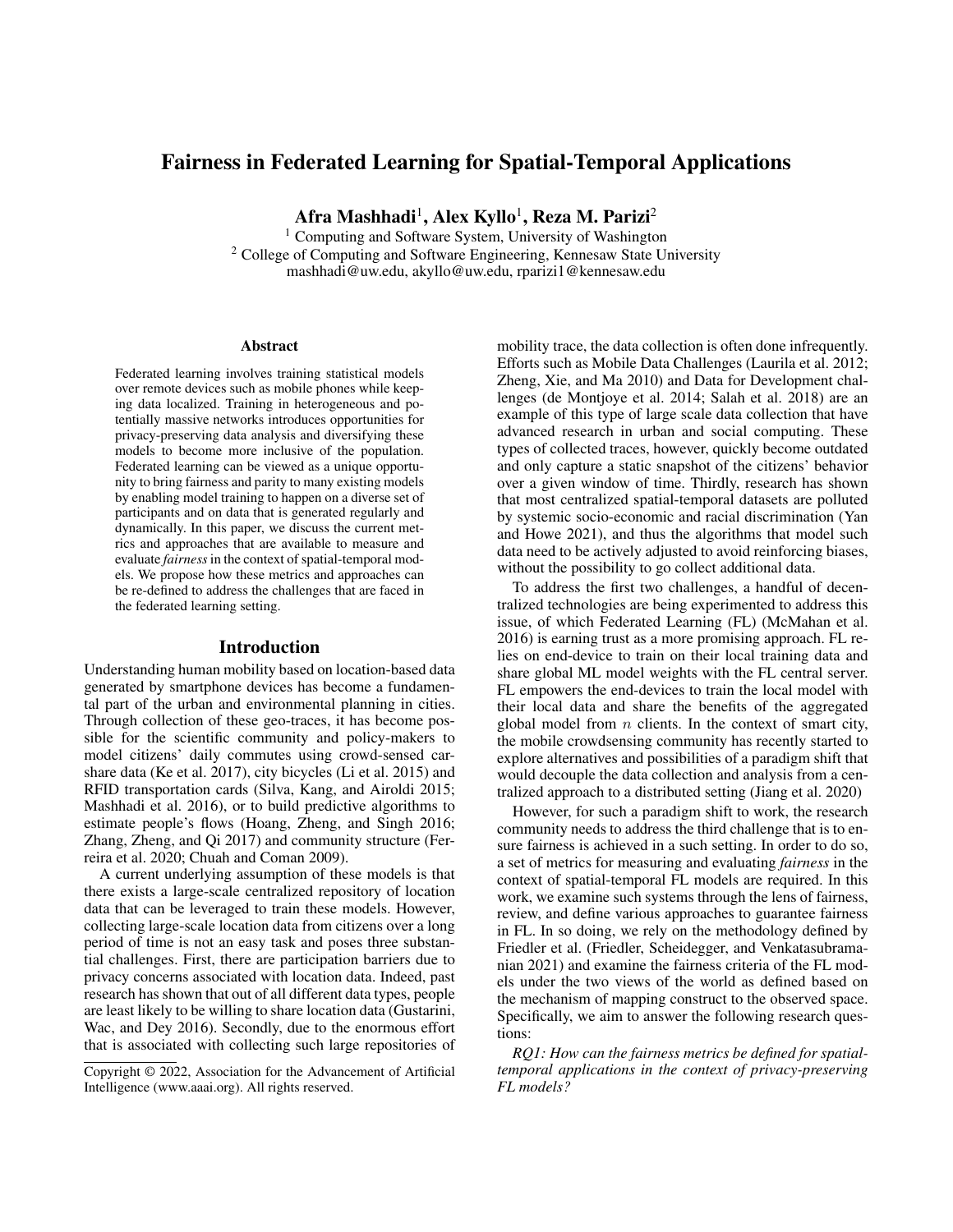If we are able to define a set of metrics for measuring fairness based on *RQ1*, at which stages of the training and how can we ensure the outcome of the FL model is fair? That is:

*RQ2: How and what approaches should be applied to ensure fair FL models?*

The rest of this paper is organized as follows: we first review the related work in the context of spatial-temporal machine learning models and applications specific to the FL domain. We then cover the broader review of fairness in machine learning and describe the existing metrics and processes that are commonly used in the literature, describing the challenges of applying them to the FL setting. We then define a set of fairness criteria and metrics specific for the spatial-temporal applications and posit various strategies and stages that fairness can be embedded into FL models.

#### Related Work

In this section we review the related literature categorized into two groups of related mobility works that tackle applications of smart city and mobility models, before exploring the more recent models of federated learning in the spatialtemporal applications.

## Smart City and Mobility Models

Predicting dynamic urban activities such as traffic flow, visitation patterns, and public safety has become a fundamental task for the public and private sectors. For example, mobility system operators such as ride-hailing and bike-share companies often use accurate demand estimates to guide resource optimization and maximize system utility (Silva, Kang, and Airoldi 2015; Li et al. 2015).

The empowering component of these modern prediction systems is having access to a large amount of mobility traces of citizens paired with advanced machine learning techniques. For example, traditional time series models such as ARIMA and Gradient Boosting Regression Trees (GBRT) have been extensively used in the context of smart cities to predict urban events (Hoang, Zheng, and Singh 2016; Lippi, Bertini, and Frasconi 2013; Ke et al. 2017; Silva, Kang, and Airoldi 2015). More recently, advanced deep neural networks have become popular for modeling complex spatio-temporal data as mobility data has been shown to exhibit non-linearity. For many of these models, the only assessment is measuring the accuracy of the predictions, which can help allocate city-wide resources and implement policies.

#### Applications of Federated Learning in Smart Cities

To date, research in real-world applications of federated learning in smart cities are still in their infancy and limited to a handful of examples. Smart urban security (Baig et al. 2017) is an emerging field that has seen the most integration of federated learning in the context of smart cities. Based on machine learning, smart security can perform post-event analysis and self-learning, constantly accumulating experience, and continuously improving pre-warning capabilities. Federated Learning offers a machine learning training

scheme that allows the use of large amounts of collected data in daily applications (Preuveneers et al. 2018). Outside of security applications, Mashhadi et al. (Mashhadi, Sterner, and Murray 2021) proposed an application of federated learning for discovering urban communities. They showed that by using the GPS traces that are stored on each device and collaboratively training a deep embedded clustering model, it is possible to detect meaningful urban communities without the need for location information to be shared.

### Fairness in Machine Learning

Fairness in ML is defined as either individual fairness or group based fairness. The most adopted metrics for fairness in machine learning are widely based on group based fairness which is also known as Statistical parity and Demographic parity (Dwork et al. 2012). These metrics aim to ensure that there is independence between the predicted outcome of a model and sensitive attributes of age, gender, and race. Variations of statistical parity exist which concentrate on relaxation of this measure by for example ensuring that groups from sensitive attribute and non-sensitive attribute meet the same mis-classification rate (False Negative Rate) also known as Equalized Odds (Hardt, Price, and Srebro 2016), or equal true positive rate (also known as Equal opportunity (Hardt, Price, and Srebro 2016)). On the other hand, individual fairness claims that similar individuals (with respect to a specific task) should be treated similarly with respect to that task. Much of the research on fairness in machine learning can be framed in an optimization context, where the goal is to maintain good predictive performance while satisfying a number of group-level or individual fairness constraints. Next to algorithmic approaches, also progress has been made with respect to theoretical analysis to better understand the possibility or impossibility of fairness with its different and often conflicting notions. In (Friedler, Scheidegger, and Venkatasubramanian 2021), authors proposed a framework for understanding different definitions of fairness through two views of the world: *i) We are all equal (*WAE*) and ii) What you see is what you get (*WYSIWYG*)*. The framework shows that the fairness definitions and their implementations correspond to different axiomatic beliefs about the world described as two worldviews that are fundamentally incompatible. It suggests that if an application follows the WAE worldview, then the demographic parity metrics are relevant. For applications that follow the WYSIWYG worldview, then the equality of odds metrics are suitable for measuring fairness. Other group fairness metrics such as equality of opportunity lie in-between the two worldviews and are recommended to be used appropriately.

## Holistic Fairness in Machine Learning

Fairness in ML can be achieved in three different stages: preprocessing the data, in-processing where the model is modified to become fair, and post-processing where the outcome of the model is tuned to meet the fairness criteria.

*pre-processing:* Pre-processing methods concentrate on removing representation bias and/or labeling bias in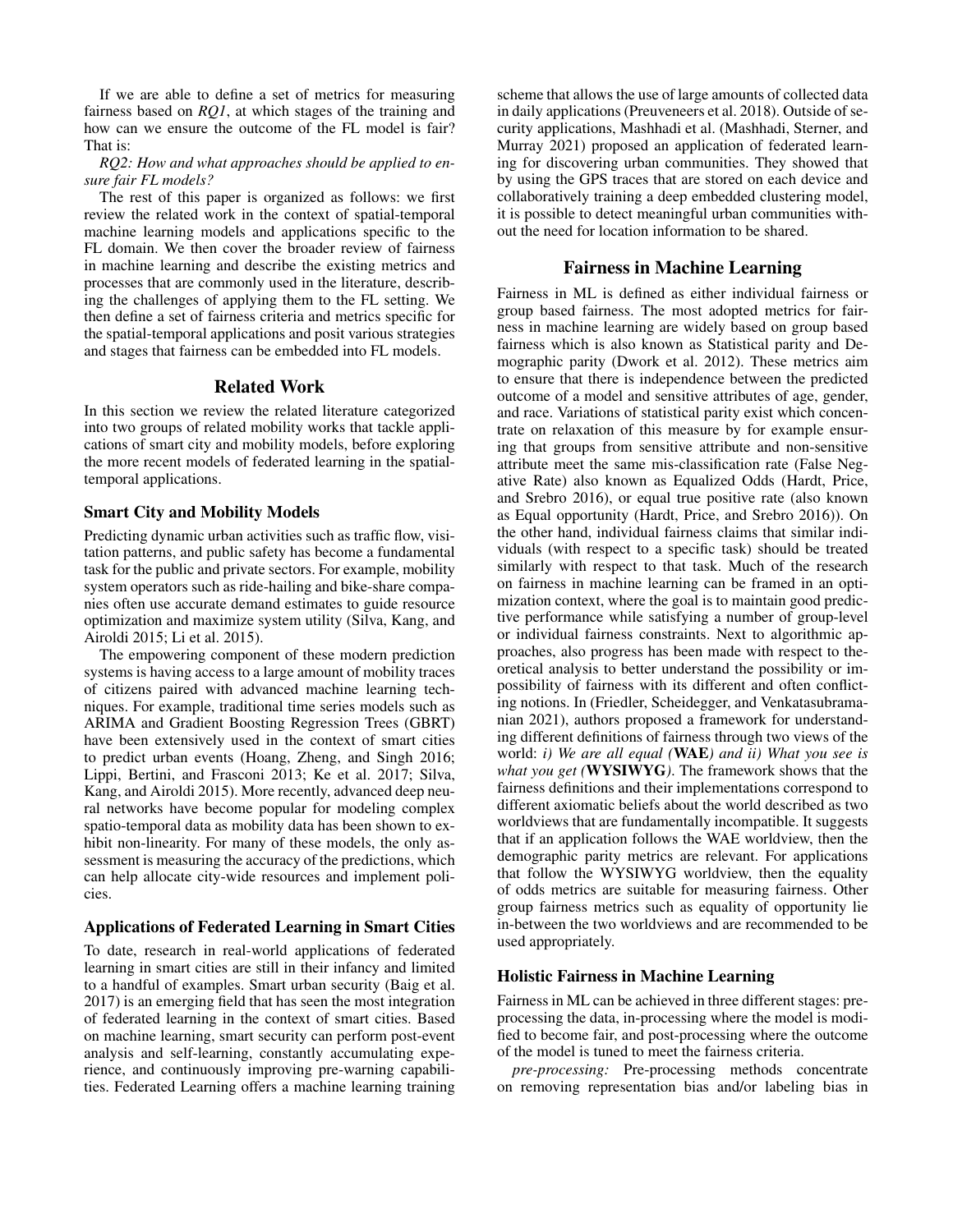the training data in order to ensure fair balanced training data. For example, applicants of a certain gender might be up-weighted or down-weighted to retrain models and reduce disparities across different gender groups.

*in-processing:* In-processing approaches rely on adjusting the model during training to impose fairness constraints or include fairness terms in the loss function to be optimized. One in-processing strategy is representation learning via autoencoder networks that are encouraged to learn features that are orthogonal to the sensitive attribute–that is, they impose regularizing priors and/or penalty terms to learn a latent representation  $z$ , which is both maximally informative about the target variable  $y$  and minimally informative about the sensitive variable s. The Variational Fair Autoencoder from (Louizos et al. 2017) and the Flexibly Fair Variational Autoencoder (FFVAE) from (Creager et al. 2019) are two prominent examples of this approach. Adversarial debiasing, introduced in (Zhang, Lemoine, and Mitchell 2018), adds a discriminator sub-model to predict the sensitive class label from z and adds the negative discriminator loss to the overall model loss function, encouraging the model to learn embeddings that are minimally predictive of the sensitive variable.

*post-processing:* Finally as most of the times inprocessing approaches are not possible due to lack of access to the modifying the underlying model. Majority of the traditional linear algorithmic machine learning literature leverages the post-processing approach. These class of fairness algorithms take an existing classifier and by treating it as a black box they aim to adjust the outcome. Such approaches also require access to the sensitive feature as input, so that they derive a transformation of the classifier's prediction to enforce the specified fairness constraints. The biggest advantage of threshold optimization is its simplicity and flexibility as it does not need to retrain the model.

# Achieving Fairness in Spatial-Temporal FL

## Fairness in Federated Learning

Literature in fair federated learning is still in its infancy and often framed as equal access to effective models. That is the majority of the literature sees the goal of a Fair FL model as training a global model that incurs a uniformly good performance across all devices. For example, Agnostic Federated Learning (AFL) (Mohri, Sivek, and Suresh 2019) and AgnosticFair (Du et al. 2021) optimize the worst weighted combination of local devices. Other techniques approach fairness at the time of aggregating the models, such as those Fed-MGDA (Wang et al. 2021) and q-FFL (Li et al. 2019), reweight the loss functions such that devices with poor performance will be given relatively higher weights. These works have so far tried to define fairness as a one-fits-all and independent of the use cases and applications that the FL models are applied. For example, in the context of location data, approaches such as q-FFL that merely consider the number of data-points per device to account for fairness will fall short as in the case of location data frequency, regularity, and entropy is far closer indicators of the usefulness of the data than volume. That is two participants with an identical

number of spatial-temporal data points could correspond to two distinct behavior of one being mostly stationary and the other having a very diverse trajectory portfolio (e.g., a taxi driver).

Furthermore, the experimental results of measuring fairness in FL literature have been arbitrary. In one study (Yue, Nouiehed, and Kontar 2021), authors define biases in terms of the color of the handwritten digits in MNIST (blue versus black group). Such studies fail to address biases as contextual and societal driven. We argue that biases in spatialtemporal applications are highly driven by manifestation of socio-economic and demographic geographical challenges. Thus a generic design of fairness methods misses the required perspective of fairness that is needed for these applications. In this paper, we aim to define a set of methods and roadmap to bring fairness to FL models that are applied in the context of spatial temporal application.

### Fairness in spatial-temporal FL

We model an algorithm making decisions about individuals as a mapping from a space of information about people, which we will call a *feature space*, to a space of decisions, which we will call a *decision space*. In the context of the spatial-temporal applications, feature space can range from demographic, socio-economic representation at the census block (i.e., macro level) to citizen's fine-grain trajectory information defining their day to day mobility across the city (i.e., micro level). The decision space is the output of the trained models which would lead to decisions in regards with resource allocation within a city. Based on the theoretical framework offered by (Friedler, Scheidegger, and Venkatasubramanian 2021), we use the notion of construct space as the idealized representation of information about people and decisions and observed spaces which contain the results of an observational process that maps information about people or decisions to measurable spaces of inputs or outputs. Figure 1 illustrates this design space for spatialtemporal applications. More specifically it presents the following:

The Construct Feature Space (CFS) is the space representing the "desired" or "true" collection of information about people to use as input to a decision-making procedure. For example, this includes features like individual income and demographic information and their fine-grain continuous GPS data.

The Observed Feature Space (OFS) is the space containing the observed information, generated by an observational process such as data collection efforts. For example, this includes the aggregated mobility information or aggregated demographic and socio-economic information as often available through Open Data repositories.

The Construct Decision Space (CDS) is the space representing the idealized outcomes of a decision-making procedure. For example, this includes how much mobility and transportation demand is really required in different areas of the city.

The Observed Decision Space (ODS) is the space containing the observed decisions from a concrete decisionmaking procedure.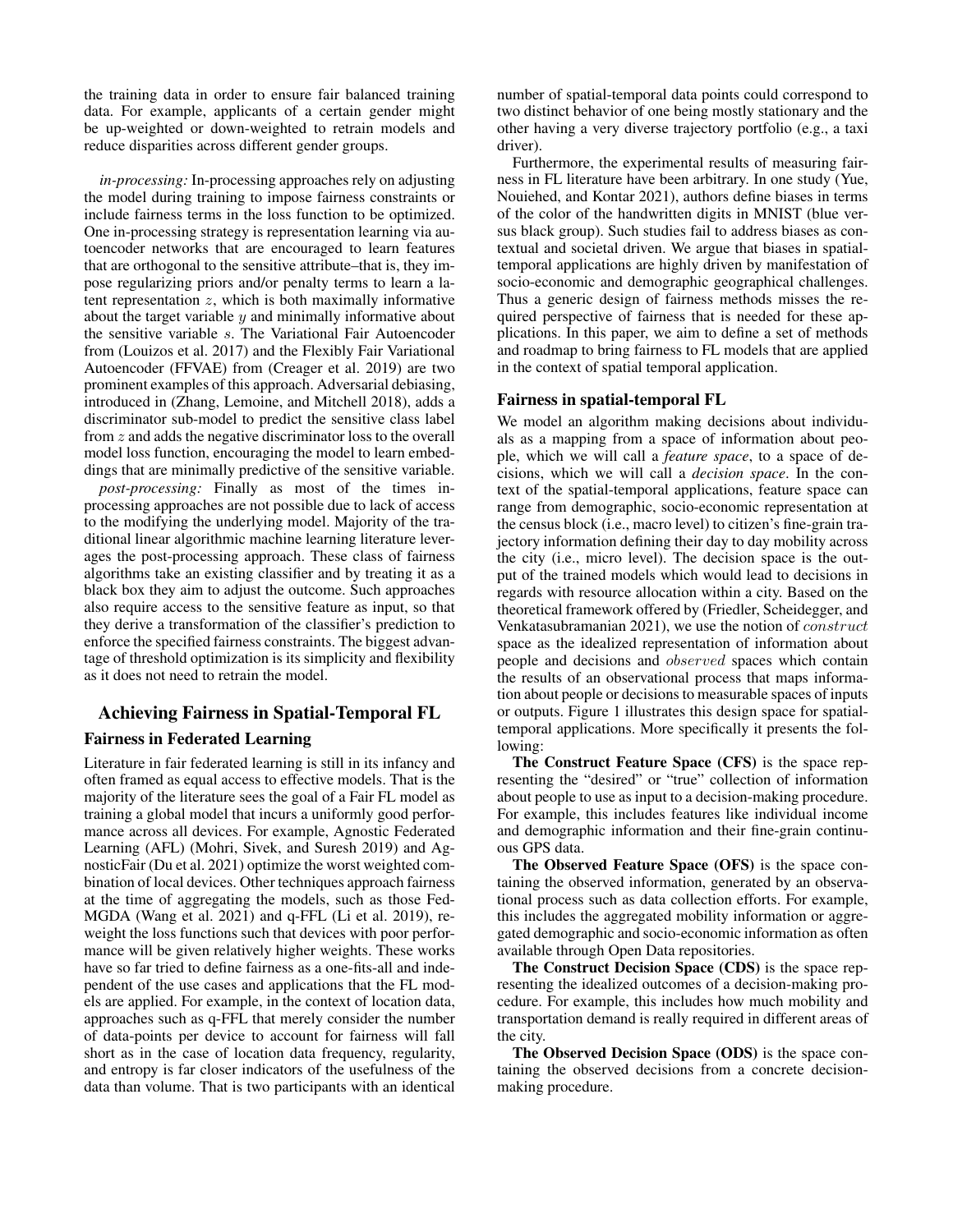

Figure 1: Design space diagram illustrating the decision making and transformations among four spaces.

Challenges and Opportunities: Within this design space, we can observe some challenges specific to the federated learning, that is the observed feature space is not visible outside of the local device and is unknown to the FL server. Such constraint means that we need to consider new ways of applying fairness in i) pre-processing by limiting the observations to the devices, ii) in-processing by applying fair regularizers that work at global level and and ii) post-processing stages. In the other hand, FL is able to reduce the gap between the observed features and the construct features as it removes the need for data collation and sharing procedure. This property allows us to define a set of metrics that enable us to measure fairness by considering individual's trajectory. Relying on these constraints and opportunities, we address the two research questions in the subsequent sections.

# RQ1: Defining Fairness for Spatial-Temporal FL Models

In this section, we offer two categories of fairness definition based on the construct mapping that we described earlier: Group fairness ensures that groups are mapped to, on the whole, similar decisions in the observed decision space. Whereas, individual fairness guarantees that individuals who are similar in the observed feature space receive similar decisions in the observed decision space.

Individual Fairness The definition of individual fairness is task specific and prescribes desirable outcomes for a task in the construct decision space.

In the FL since group based fairness requires potentially non-observable information regarding sensitive attribute of people, it is most natural to define it by considering trajectory of individual people.

In this vein, we define an FL model to *guarantee* individual fairness if it has same outcome (i.e., level of accuracy) for the people with  $similar$  mobility behaviour. The are multiple approaches for defining similarity of mobility behavior in here we propose two measures:

### Definition 1. Fano Inequality of Maximum Predictability

Mobility literature defines the highest potential accuracy of predictability of any individual, termed as "maximum predictability"  $(\Pi_{max})$  (Lu et al. 2013). Maximum predictability is defined by the entropy of information of a person's trajectory (frequency, sequence of location visits, etc.).

We focus on entropy and predictability analysis of dayto-day movements of individuals as recorded by their devices. Let  $X_i = \{x_1, x_2, \ldots, x_T\}$  be the sequence of daily locations for person  $i$  during the data collection period of T days.  $x_j$  is the last observed location ID of person  $i$  on day  $j$ . The uncertainty of the trajectories can be then measured by its true entropy. Larger entropy indicates greater disorder and consequently reduces the predictability of an individual's movements. We define entropy following notion in (Wang, Yalcin, and VandeWeerd 2020; Lu et al. 2013) and measure true-entropy E as:

$$
E = -\sum_{X_i' \in X_i} P(X_i') log[P(X_i')] \tag{1}
$$

where  $P(X'_i)$  is the probability of finding a sub-sequence  $X'_i$ in  $X_i$ , considering both spatial and temporal patterns.

Given the entropy E for an individual i and  $L_i$  distinct number of locations, Fano's inequality gives an upper limit for the predictability of individual i.

$$
\Pi_i^{max} = \Pi_i^{Fano}(E_i, L_i)
$$
 (2)

Based on this formulation we define individual fairness in FL as: *the individuals with the same level of*  $\Pi_i^{max}$  *should receive the same outcome from FL models.*

To achieve this notion of fairness, each device requires to calculate and share their Fano inequality value with the FL server. The FL server can then use these information to achieve fairness in multiple ways as we will describe in the next Section.

#### Definition 2. Structural Similarity Index of Mobility

Our second definition corresponds to a fine grain similarity between mobility trajectories of individuals. There are various ways of measuring distance between trajectories of people such as simple Manhattan distance, Mean Squared Error etc. In this paper, we define similarity as measured by the Structural Similarity Index Measurement (SSIM). In order to compute SSIM, we first transform the location data to heatmap images by processing raw GPS traces, sequence of latitude and longitude set of coordinates over time  $(T)$ , and creating heatmap images that described the mobility profile of the user at that time interval. The first step in our approach is to split the raw traces according to  $T$  for each user.

In addition to the temporal variable  $T$ , any mobility similarity method is highly dependent on the spatial granularity of the data. That is the finer spatial granularity becomes, overall similarly among people decreases. Whereas for coarser granularity similarity will increase.

Our algorithm relies on two variables of the width,  $w$ , and length, l, of the outer rectangle in miles as parameters of the study and based on a given input cell size  $C$ , it calculates the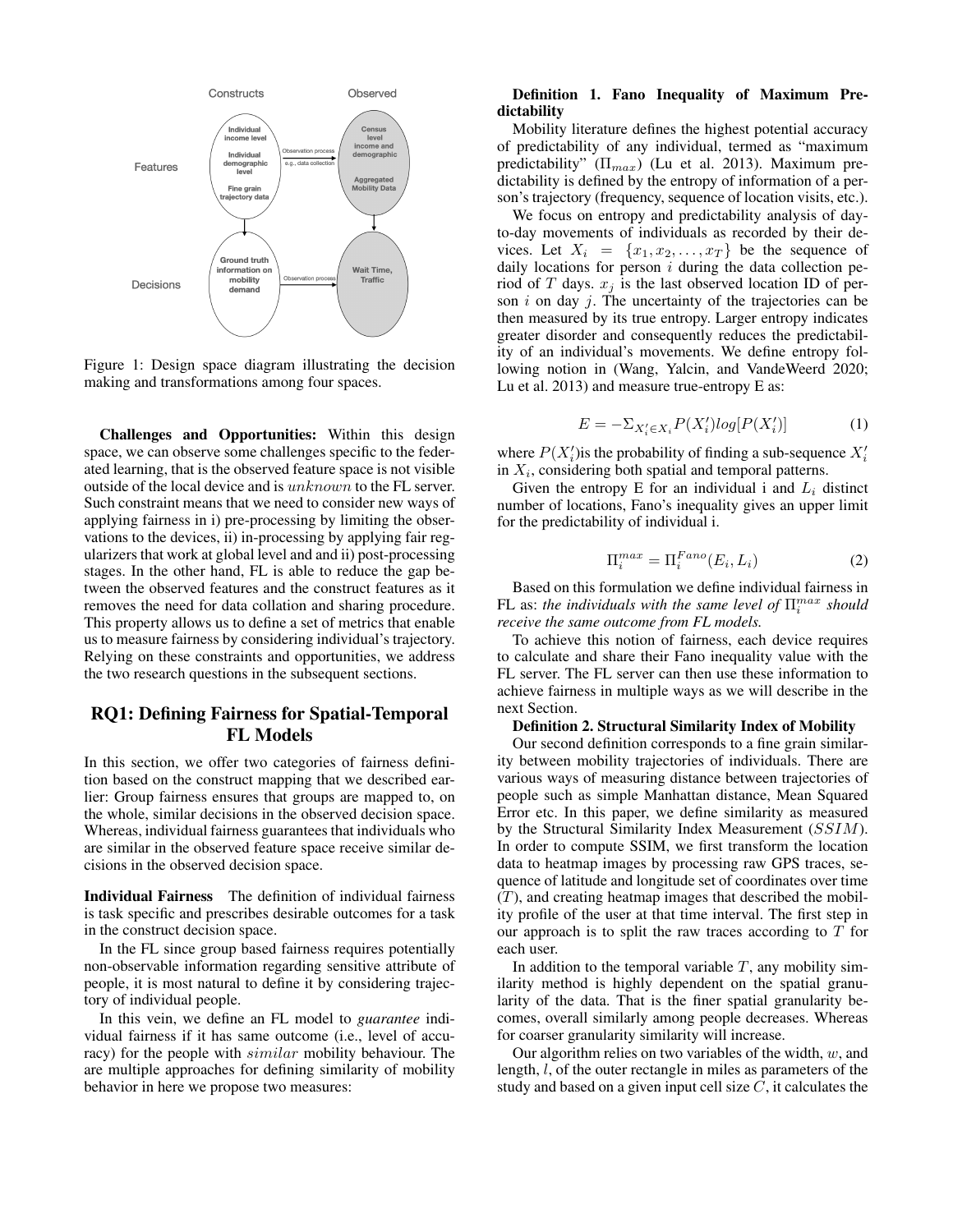pixel representation for each cell. Such that:

$$
FM = \begin{bmatrix} C_{0,0} & C_{0,1} & \dots & C_{0,w} \\ C_{1,0} & C_{1,1} & \dots & C_{1,w} \\ \dots & \dots & \dots & \dots \\ C_{l,0} & C_{l,1} & \dots & C_{l,w} \end{bmatrix}
$$
 (3)

To generate images, we normalized each value at FM(i, j) between 0 and 1 with the natural logarithm with a base of the max value present in the FM. We represent this frequency in terms of pixel intensity where the pixel intensity of  $FM(i, j)$  is represented with respect to the maximum value within the FM.

SSIM consists of three comparison measurements to yield an overall similarity measure between two images. Luminance  $\ell$  is the comparison of pixel intensity through a given point, hence the difference of 'brightness' from image x to y. Contrast  $c$  judges an image by the distortions and texture from image x to y. Structure s focuses on the patterns between pixels and carries the special information of each image, by which it compares these patterns from image x to y.

$$
SSIM(x,y) = \frac{(2\mu_x \mu_y + C_1)(2\sigma_{xy} + C_2)}{(\mu_x^2 + \mu_y^2 + C_1)(\sigma_x^2 + \sigma_y^2 + C_2)}
$$
(4)

The SSIM index is calculated on various windows, perceived qualities of each image, x and y which must share a common size N x N. Equation 4 shows each measurement of quality where  $\mu$  is the average pixel intensity of x and y respectively,  $\sigma^2$  is the variance of pixel values of x and y respectively, and  $\sigma$  is the covariance of x and y. The constant,  $C_N$ , represents a value less than 1, where  $K_1 = 0.01$  and  $K_2$  $= 0.03$ , multiplied by the dynamic range of pixel values contained within an 8-bit grayscale image where  $L = 2^{255} - 1$ . The final expression of  $C_n$  is denoted by the expression  $C_n = (K_n L)^2$ . This value is included to avoid division by 0 in the case where  $\mu_x^2 + \mu_y^2$  are very close to zero. Based on this formulation we posit an individual fairness definition in FL as: *the individuals with same SSIM level receive the same outcome from the globally aggregated model.*

Group Fairness In the context of spatial-temporal applications group-based fairness definitions are rare to find. (Yan and Howe 2020) et al. defines fairness in terms of, regionbased fairness gap which assess the gap between mean per capita ride sharing demand across groups over a period of time. The two metrics differ from each other with one being based on binary label associated with the majority of the sub-population (e.g., white) versus a continues distribution of the demographic attributes. To the best of our knowledge (Yan and Howe 2020) is the only work in literature which offers a group-based fairness metric for spatialtemporal data. However, their work focuses on per area demand prediction, where as in the context of our study we are focused on data generated by individuals devices and reflects historical mobility information of the user. Assuming the prevalence of such data, we can define group-based fairness as conditional independence:

Definition 1.*The FL model, F(x), satisfies the group fairness if*  $C \perp \perp A \mid Z$ , where C is the outcome of the model F, A is the sensitive attribute and Z is the mobility characteristics of the user or community. In the case of binary classification, where the outcome of the  $F$  is the global model works for certain individuals denoted as C=1 (i.e., acceptance), conditional independence is formulated as:

$$
\frac{P\{C=1|A=a, Z=z\}}{P\{C=1|A=b, Z=z\}} = 1 - \epsilon.
$$
 (5)

That is for all groups a,b with similar z mobility characteristics/resources, the global federated model must work almost equally with a positive amount of slack  $\epsilon^1$ . To achieve the defined group-based fairness we need to define what are the sensitive attributes and the mobility condition. We can define both these categories in macro and micro scale. In this context, macro corresponds to the characteristics as observed by a sub-population whereas micro corresponds to the individual users.

Sensitive Attribute: At macro level various sensitive attributes can be defined that correspond to the characteristic of a community. Such groups could for example be formed based on socio-economic vulnerability index as published by CDC in census block group (CBG) granularity, or based on demographic parity by looking at censustract level minority status information. In the context of FL, the home location of the participants devices could be inferred and mapped to census block group data, to assign a sensitive attribute to each user.

At micro level, the sensitive attributes such as income level and demographic information could be collected directly from the participant.

Mobility Condition: At macro level, the mobility characteristics could for example correspond to the availability and dependency on the transportation at each census block group. Data such as the *mobility and transportation vulnerability index*, as defined by CDC, can serve as this condition. At micro level, such information can correspond to the number of data records.

Putting these metrics together, group-based fairness enables us to argue that users/communities with the similar mobility trend should receive similar outcome of contributing to FL models, regardless of their socio-economic or demographic, corresponding to  $WAE$  view of the world. The individual fairness allows to reason that individual users with similar mobility patterns should receive the similar outcome of the FL model capturing the  $WYSIWYG$  view of the world.

## RQ2: Stages of Applying Fairness in FL

In this section, we discuss possible ways of applying fairness in to models by considering the requirements and challenges of the federated learning systems.

<sup>&</sup>lt;sup>1</sup>Previous work argues that when  $\epsilon = 0.2$  this condition relates to the 80 percent rule in disparate impact law (Feldman et al. 2015)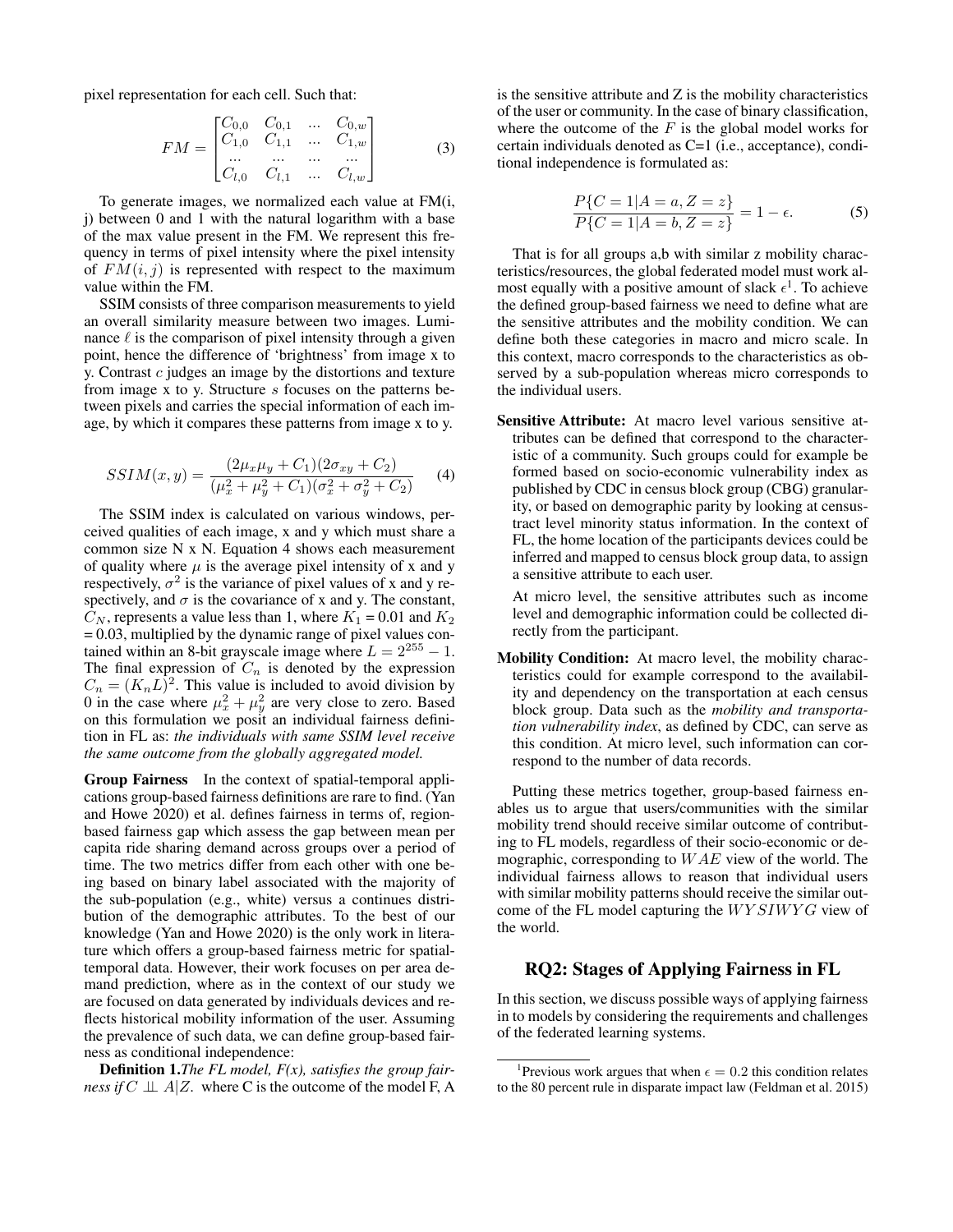

Figure 2: Structural similarity of users in MDC dataset (Laurila et al. 2012) for various spatial granularity of 500 meters down to 100 meters. The brighter color presents higher similarity. As the granularity becomes finer, the mobility similarity between the users decreases.

#### Pre-processing

Applying fairness in pre-processing stage often includes data augmentation and debiasing of the input to account for a more representative distribution of the population. In the FL setting, given that the data stays local on the devices and is not visible to the FL server, any pre-processing intervention would translate into participant selection strategies. That is for any FL model to be fair and inclusive, it must be trained on a diverse representation of the data, requiring a diverse set of participants to be included in the training stages. Thus, a participant selection strategy that selects devices based on their group membership to achieve either group-based or individual fairness is required.

To achieve group-based fairness in this stage, the FL server can indicate the number of required participants from each group and select devices uniformly across the groups. Existing algorithms such as those that aim to select participants based on incentives or resources (e.g., battery, WiFi, etc) can be used to meet these selection criteria.

To achieve individual fairness in this stage, additional computation at the device level is required. That is first the notion of similarity amongst individuals needs to be calculated and groups of similar individuals to be detected. As this notion of fairness requires access to devices location data in order to compute the one-to-one similarity across users, it requires any FL model to be embedded with a federated clustering algorithm to first discover the clusters of similar individuals and then apply participant selection for ensuring fairness amongst members of same cluster.

Approaches such as Deep Federated Clustering (Mashhadi, Sterner, and Murray 2021) for unsupervised learning and IFCA (Ghosh et al. 2020) for supervised learning (when demographic labels are present at device level) could be applied to discover clusters of similar users.

To validate this participant selection strategy, we used Mobile Data Challenge(MDC) Dataset (Laurila et al. 2012). The MDC dataset contains a large variety of data collection sensors including an accelerometer, phone records, wireless

access points, Bluetooth connection, and GPS recordings. For the purpose of this work, we are only concerned with the geo-location data as time-series records. The mobility traces were contributed by 185 users from 2009 to 2011 sampled 6 times per second. We applied the FM algorithm described earlier to create heatmaps based on each user's trajectory. Figure 2 illustrates the SSIM matrix for users in this dataset for various spatial granularity. As the spatial granularity becomes coarser, the users become more similar to each other, impacting the number of distinct groups that can be discovered.

Figure 3 presents the clusters of MDC users that are discovered to be similar to each other based on the federated DEC algorithm as presented in (Mashhadi, Sterner, and Murray 2021) for the spatial granularity of 500 meters after 10 epochs of local training. This algorithm relies on representation learning to optimize a convolutional autoencoder for two optimization tasks of learning the representation of the images from each user (minimizing reconstruction loss) and maximising the clustering by adding a clustering layer that aims to reduce KL-divergence. The results in Figure 3 shows the viability of selecting the participants based on their cluster membership where users with similar SSIM should be treated similarly. Moreover, the federated DEC algorithm has been shown to converge in approximately 2 minutes (10 epochs of training) and consume less than 5% memory on ordinary smartphones (with negligible energy consumption) (Mashhadi, Sterner, and Murray 2021).

# In-processing

In-processing approaches rely on adjusting the model during the training to enforce fairness goals to be met and optimized for in the same manner as accuracy is. This is often achieved through adversarial networks or fair representation learning approaches such as (Hu et al. 2020), model induction, model selection, and regularization (Yan and Howe 2020). Such approaches in the traditional ML however would not be applicable to federated learning as they rely on central-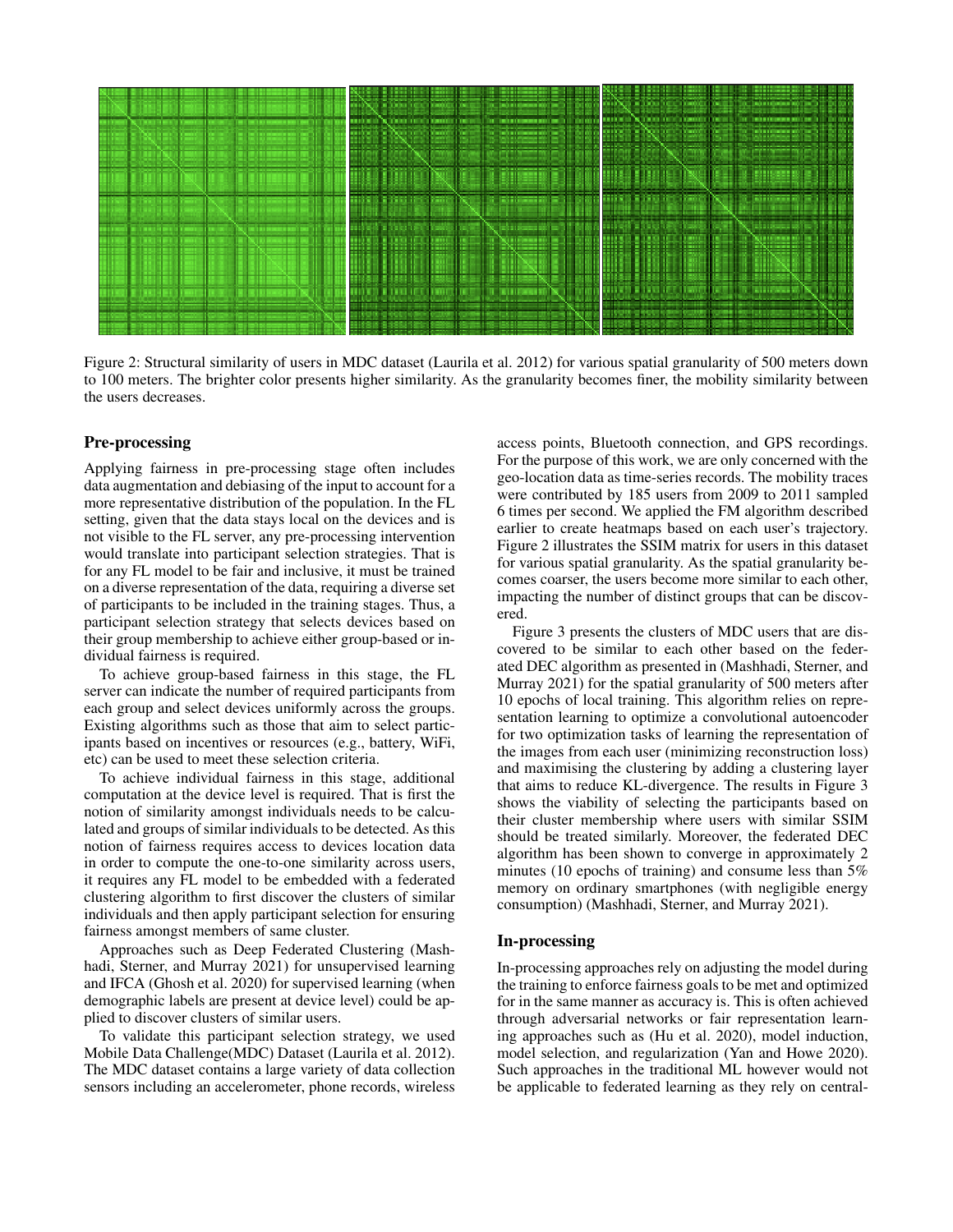

Figure 3: Discovered similar clusters of users for MDC dataset where each users in each cluster have a high SSIM similarity between them and low SSIM similarity between the clusters.

ized datasets that would collectively include a wide representation of the data from users from different groups. In the context of FL each round of local training is performed on local data that belongs to individual users and thus it is not possible to apply regularization techniques without further intervention. One possible approach to leverage the existing in-process approaches in FL is to rely on the FL server to send additional data to local devices at each round of training, where this data can be merged with local data to enable regularization to happen. However, such approach will be very cost inefficient and will incur a large amount of communication across the server and the devices. Alternatively approaches could rely entirely on the local data but achieve in-process fairness through parameter-tuning by searching the most optimal and fair parameters for each device. We believe such approaches are highly desired for the FL community and are vital to shape the future roadmap of Fairness in FL.

### Post-Processing

In the context of FL, we refer to post-processing as the set of processes that occur on the FL server after each round of local training. Thus, accounting for fairness in aggregating the weights of the trained models could serve as a natural choice. For example, different aggregation methods at the server where different weights based on either group membership or similarity can be taken into account when aggregating the models (Huang et al. 2020). Alternative to aggregation approaches, post-processing stage could be also considered as an opportunity to audit the trained models using synthetic data. That is at the end of each round of training on local devices, the FL server could evaluate the accuracy and fairness of the model on a centralized dataset that includes the sensitive attributes. GAN based approaches can be used to create fair representation of the previously collected spatial dataset for this auditing purposes. Such auditing can serve as a feed-back loop into informing the distribution of the participants for the next round of training (preprocessing) and the hyper-parameter setting of the model (in-processing).

# Conclusion

In this paper, we defined a set of metrics for measuring the fairness of the spatial-temporal models based on the observed and construct feature space. We showed how FL can help by removing some privacy concerns and allowing for more detailed observable features space. Relying on fairness literature we defined fairness in macro and micro levels for mobility data and showed how FL models can account for fairness in three stages. Our study calls for the research community to pursue future research in creating novel approaches in applying in-process fairness into FL models. We expect to see more application specific works and studies that will leverage pre and post-processing approaches defined here to gaurantee fairness. Finally, we believe conceptual works such as ours are particularly needed to enable discussion and conversation around how to measure fairness in a different context and how to create models that are auditable when trained in the FL setting. We believe topic of fairness and transparency in FL is to be a vital topic for AAAI community to pursue and explore.

## References

Baig, Z. A.; Szewczyk, P.; Valli, C.; Rabadia, P.; Hannay, P.; Chernyshev, M.; Johnstone, M.; Kerai, P.; Ibrahim, A.; Sansurooah, K.; et al. 2017. Future challenges for smart cities: Cyber-security and digital forensics. *Digital Investigation* 22:3–13.

Chuah, M., and Coman, A. 2009. Identifying connectors and communities: Understanding their impacts on the performance of a dtn publish/subscribe system. In *2009 International Conference on Computational Science and Engineering*, volume 4, 1093–1098. IEEE.

Creager, E.; Madras, D.; Jacobsen, J.-H.; Weis, M. A.; Swersky, K.; Pitassi, T.; and Zemel, R. 2019. Flexibly Fair Representation Learning by Disentanglement. 10.

de Montjoye, Y.-A.; Smoreda, Z.; Trinquart, R.; Ziemlicki, C.; and Blondel, V. D. 2014. D4d-senegal: the second mobile phone data for development challenge. *arXiv preprint arXiv:1407.4885*.

Du, W.; Xu, D.; Wu, X.; and Tong, H. 2021. Fairness-aware agnostic federated learning. In *Proceedings of the 2021 SIAM International Conference on Data Mining (SDM)*, 181–189. SIAM.

Dwork, C.; Hardt, M.; Pitassi, T.; Reingold, O.; and Zemel, R. 2012. Fairness through awareness. In *Proceedings of the 3rd innovations in theoretical computer science conference*, 214–226.

Feldman, M.; Friedler, S. A.; Moeller, J.; Scheidegger, C.; and Venkatasubramanian, S. 2015. Certifying and removing disparate impact. In *proceedings of the 21th ACM SIGKDD international conference on knowledge discovery and data mining*, 259–268.

Ferreira, D. L.; Nunes, B. A.; Campos, C. A. V.; and Obraczka, K. 2020. A deep learning approach for identifying user communities based on geographical preferences and its applications to urban and environmental planning.  $6(3):1-24.$